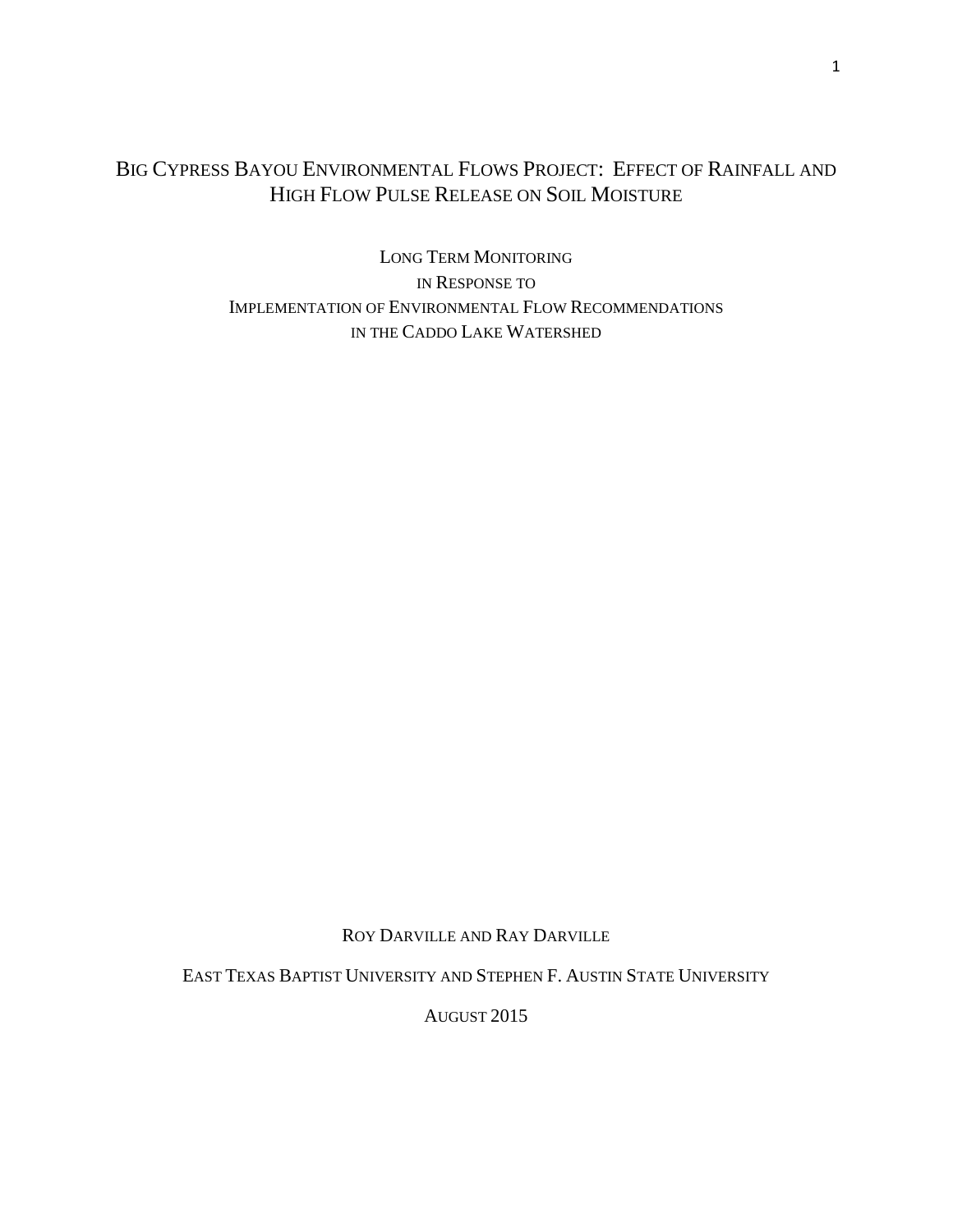# TABLE OF CONTENTS

| 11. Effect of High Pulse Release #3 on Soil Moisture - March - May 2015 13                         |
|----------------------------------------------------------------------------------------------------|
|                                                                                                    |
| <b>TABLES</b><br>1. Rainfall (inches) at the three USGS precipitation monitoring stations near the |
| 2. Correlations between Soil Moisture and Rainfall at the Four Different Plant                     |
| 3. Comparison of Soil Moisture (centibars) in the Four Plant Community Types                       |
| 4. Water Depths in Monitoring Wells at the Three Study Sites, 2013-2015 7                          |
| 5. Rainfall (inches) at the three precipitation monitoring stations near the study                 |
| 6. Soil moisture at the Thomas site in the four vegetation site-types during                       |
| 7. Soil moisture at the Locke site in the four vegetation site-types during pre-release,           |
| 8. Soil moisture at the Sanders site in the four vegetation site-types during pre-release,         |
| 9. Rainfall (inches) at the three USGS precipitation monitoring stations near the                  |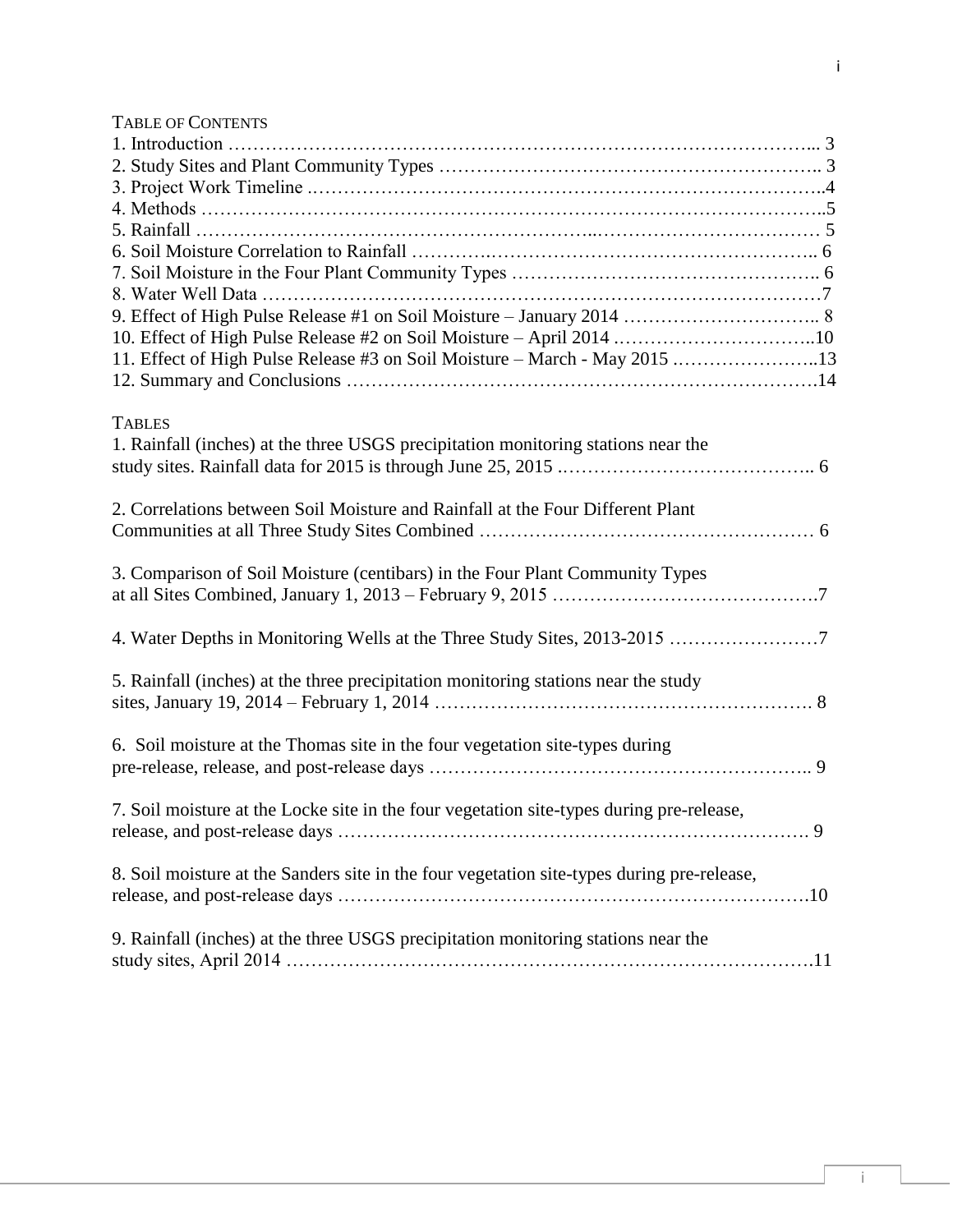ii

| 1. Map of the Study Areas Located along Big Cypress Bayou between Lake O' the       |  |
|-------------------------------------------------------------------------------------|--|
| 2. Release (cfs) of water from the Lake O' the Pines into Big Cypress Bayou,        |  |
| 3. Release (cfs) of water from the Lake O' the Pines into Big Cypress Bayou,        |  |
| 4. Soil moisture at the four plant communities types at the Locke site during the   |  |
| 5. Soil moisture at the four plant communities types at the Sanders site during the |  |
| 6. Release (cfs) of water from the Lake O' the Pines into Big Cypress Bayou,        |  |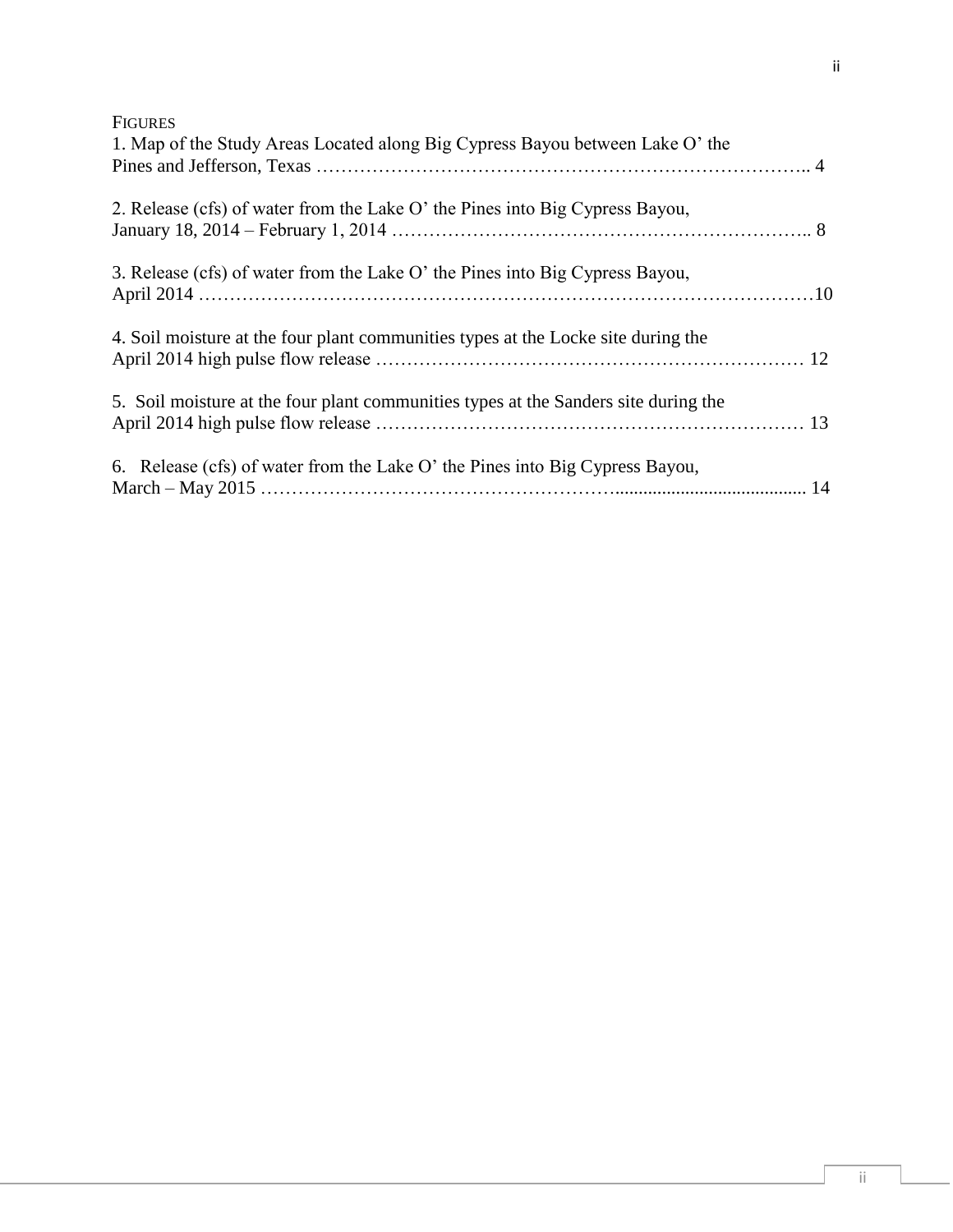#### Introduction

This work was done by the Caddo Lake Institute (CLI) to help evaluate the results of a five year experiment by the U.S. Corps of Engineers and the Northeast Texas Municipal Water District, to provide the recommended environmental flows for Big Cypress Bayou, which is the major tributary to Caddo Lake. To support more formal operation changes for Lake O' The Pines dam following this period, the CLI has implemented this priority aspect of the overall monitoring plan. The major tasks are: 1) establish regular fish monitoring, including coordination with U.S. Fish and Wildlife Service (USFWS) on paddlefish monitoring and gravel bar utilization, to track changes versus pre-implementation baseline, and 2) use pulse flow experiments to refine high flow pulse recommendations.

The CLI has completed the first task of establishing an implementation period fish monitoring baseline. The Texas Parks and Wildlife Department led a major effort to establish and sample two sites for fish, mussel and invertebrate communities in Big Cypress Bayou and monitored fish at several sites on Little Cypress Bayou and Black Cypress Bayou (adjacent similar tributaries that serve as monitoring analysis controls). The resulting fish data is currently being analyzed relative to pre-implementation data and pre-dam data to establish fish community responses. In addition, CLI and the U.S. Fish and Wildlife Service completed the first phase of a paddlefish reintroduction experiment. A report on that work is included separately.

The second task of evaluating high flow pulses has been somewhat limited by hydrologic conditions. Flow pulse releases have been limited to one 3000 cfs pulse and two approximately 2000 cfs pulses. During this time period, floodplain soil moisture and ground water levels have been monitored using soil moisture sensors and water wells.

The specific goal of this part of the Big Cypress Bayou environmental flows project was to determine the current plant community structure in the floodplain along Big Cypress Bayou and to determine if high environmental flow releases would leave the Big Cypress Bayou channel and enter the adjacent floodplain. Soil moisture, either from rainfall or from overbank flooding, is a key factor controlling the type of plant community that lives in the floodplain. The purpose of this report is to examine the effect of rainfall on soil moisture and the effect that high pulse releases from the Lake O' the Pines have on soil moisture.

#### Study Sites and Plant Community Types

Three sites along Big Cypress Bayou between Jefferson and Lake O' the Pines were selected to conduct vegetation plot surveys: Thomas (upstream site, just below the Lake O' the Pines dam), Locke (middle site), and Sanders (lowermost site) (Figure 1).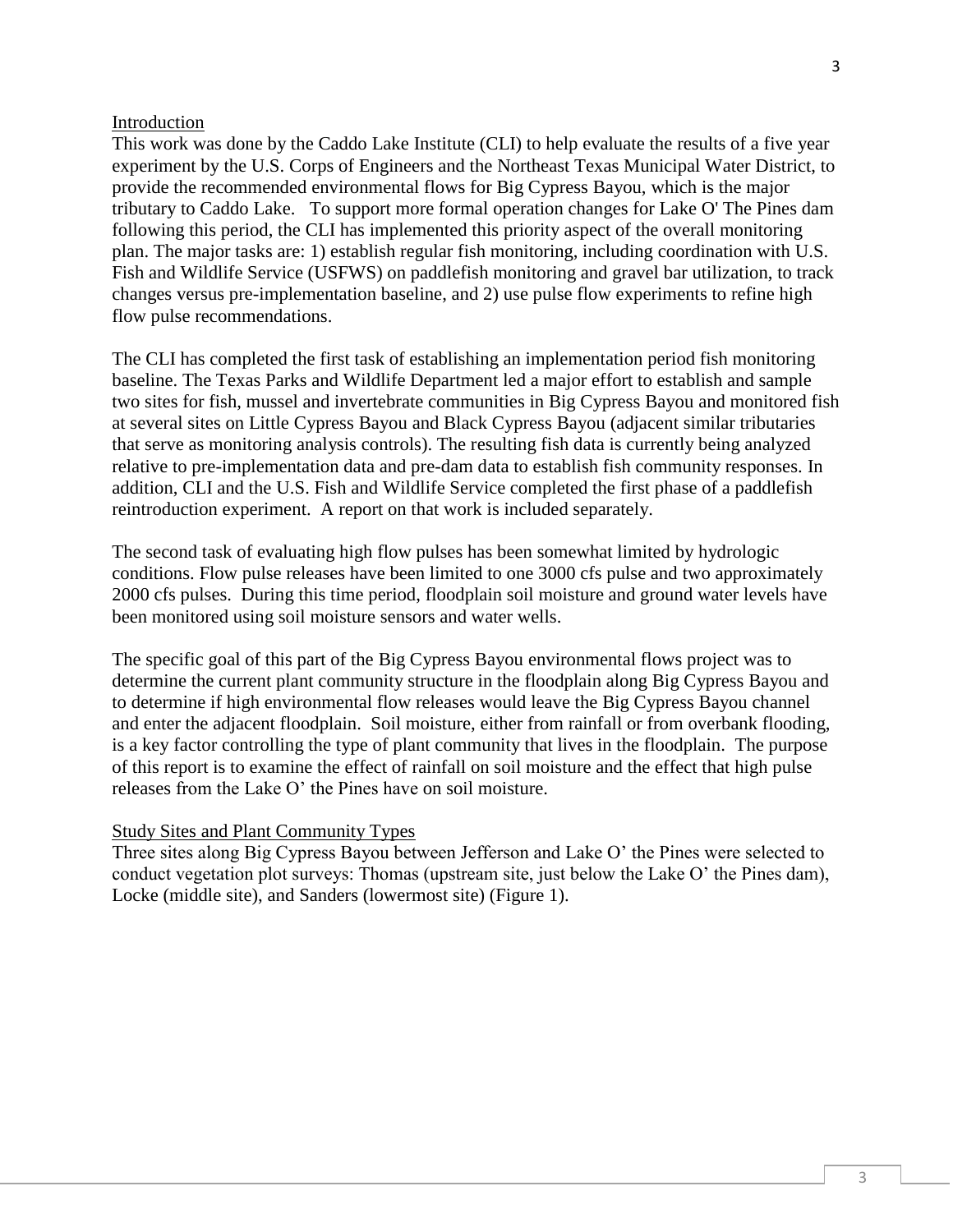

Figure 1. Map of the Study Areas Located along Big Cypress Bayou between Lake O' the Pines and Jefferson, Texas

At each study site, four plant communities were identified and delineated:

Lower swamp (LS) – dominated by bald cypress Upper swamp (US) – dominated by overcup oak Seasonally flooded forest (SFF) – dominated by willow oak Temporarily flooded forest (TFF) – dominated by water oak

During 2014 and 2015 three high pulse releases were made from the Lake O' the Pines dam. The first release occurred during January 2014, the second during April 2014, and the third during March – May 2015. This report will analyze the data from the first three high pulse releases.

# Project Work Timeline

| Date                | Activity                                                                                 |
|---------------------|------------------------------------------------------------------------------------------|
| $5/16/12 - 5/17/12$ | Locate monitoring sites along Big Cypress Bayou                                          |
|                     | $10/15/12 - 10/16/12$ Survey monitoring sites for specific location of soil moisture and |
|                     | plant communities; Install monitoring well                                               |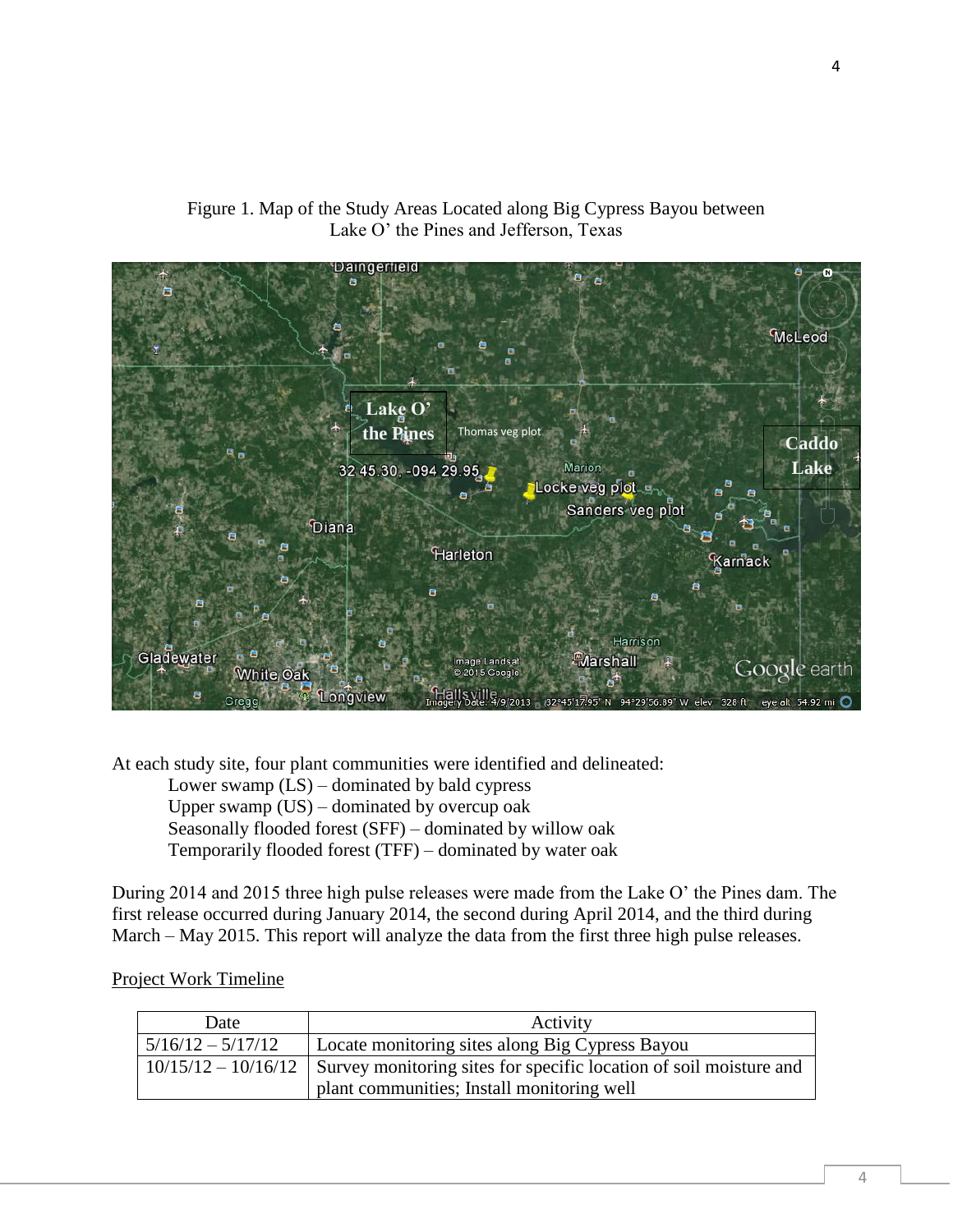| $2/3/13 - 2/7/13$   | Install soil moisture systems                                         |
|---------------------|-----------------------------------------------------------------------|
| $2/16/13 - 2/28/13$ | Install soil moisture systems and monitoring wells                    |
| $3/6/13 - 3/15/13$  | Install soil moisture systems and monitoring wells                    |
| 4/28/13             | Download soil moisture data and checked well levels                   |
| 6/10/13             | Download soil moisture data and checked well levels                   |
| $7/25/13 - 7/30/13$ | Establish vegetation plots                                            |
| 12/17/13            | Download soil moisture data and checked well levels                   |
| $1/18/14 - 1/19/14$ | Pre-pulse release visit to all three sites and gravel bar at Sander's |
|                     | site                                                                  |
| 1/23/14             | Check gravel bar at Sander's site                                     |
| 1/27/14             | Check gravel bar at Sander's site                                     |
| $3/11/14 - 3/12/14$ | Download soil moisture data and checked well levels                   |
| 6/19/14             | Download soil moisture data and checked well levels                   |
| 9/20/14             | Download soil moisture data and checked well levels                   |
| 2/7/15              | Download soil moisture data and checked well levels                   |
| 2/20/15             | Download soil moisture data and checked well levels                   |
| 3/16/15             | Download soil moisture data and checked well levels                   |
| $6/17/15 - 6/18/15$ | Download soil moisture data and checked well levels                   |
| $7/15/15 - 7/16/15$ | Check all three sites for level of flooding due to high pulse         |
|                     | release                                                               |
| 8/14/15             | Download soil moisture data and checked well levels                   |

## Methods

Seven moisture sensors and a Watermark Model 900M monitor were installed at each study site. At the US, SFF, and TFF sites, moisture sensors were installed at both one foot and two feet below the soil surface. At the LS site, one moisture sensor was installed at one foot below the soil surface. The sensors determined soil moisture once per hour. Water monitoring wells were dug by hand in the water oak (TFF) and bald cypress (LS) plant community types at all three study sites. Water depths were checked manually.

#### Rainfall

Three USGS rain gages were used during the study:

Black Cypress Bayou at US59 (USGS 07346045) – north of Jefferson Little Cypress Bayou at US59 (USGS 07346070) – south of Jefferson Lake O' the Pines dam (USGS 07345900) – just west of Thomas study site

The average annual rainfall for Jefferson, Texas is about 49 inches [\(www.usclimatedata.com\)](http://www.usclimatedata.com/). As shown in Table 1, both 2013 and 2014 were much drier than normal. Rainfall totals at the Little Cypress Bayou site were higher than the other two sites. Rainfall for the first half of 2015 has been higher than normal.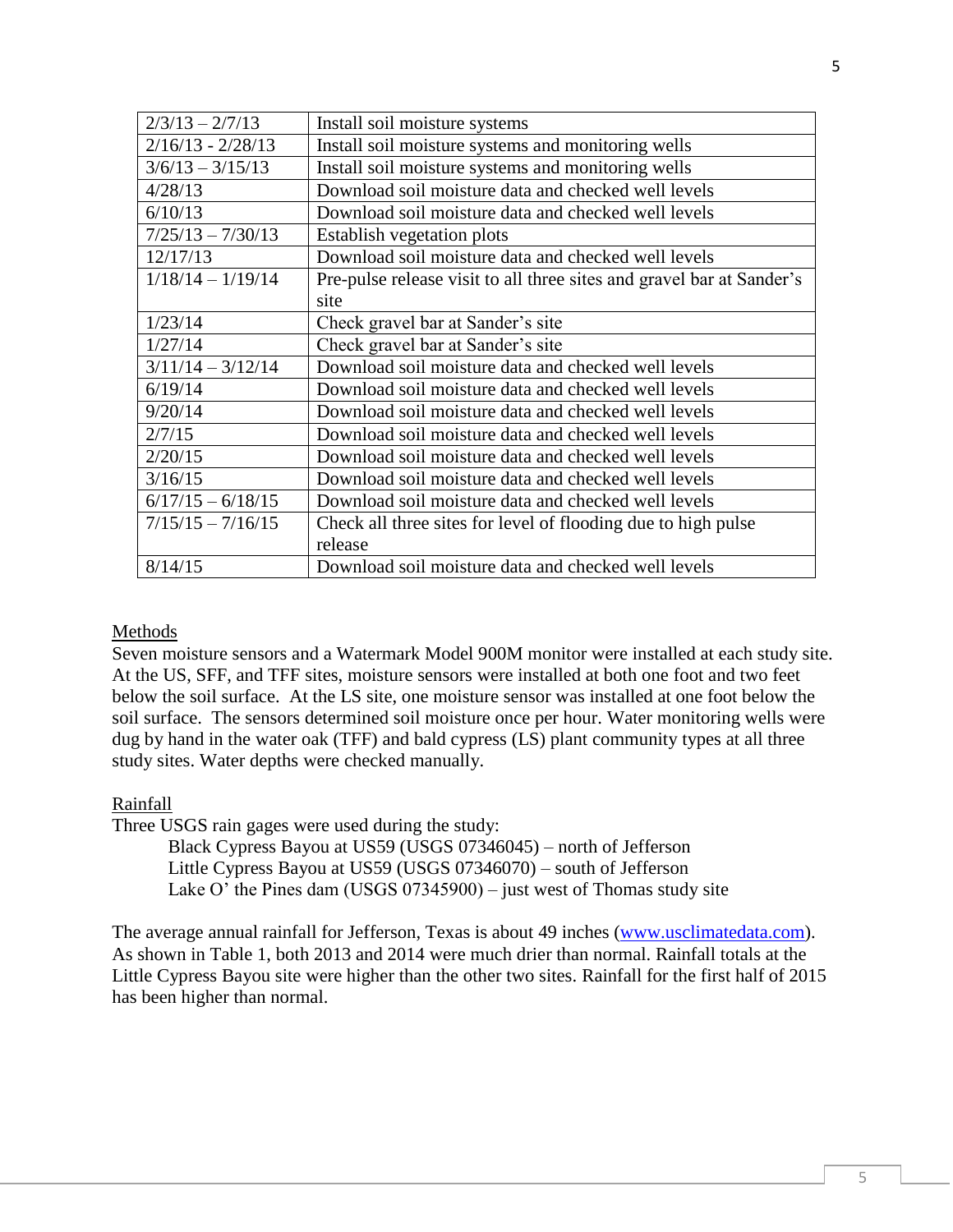| Year                  | <b>Black Cypress Bayou</b> | <b>Little Cypress Bayou</b> | Lake O' the Pines    |
|-----------------------|----------------------------|-----------------------------|----------------------|
|                       | <b>USGS 07346045</b>       | <b>USGS 07346070</b>        | <b>USGS 07345900</b> |
| 2013                  | 26.82                      | 36.58                       | 28.45                |
| 2014                  | 26.77                      | 34.19                       | 28.66                |
| 2015                  | 18.46                      | 35.62                       | 35.55                |
| Mean for<br>2013-2014 | 26.80                      | 35.39                       | 28.56                |

Table 1. Rainfall (inches) at the three U.S. Geological Survey (USGS) precipitation monitoring stations near the study sites. Rainfall data for 2015 is through June 25, 2015.

Rainfall occurred on about 27% of the days with the mean rainfall on days when it rained was about 0.5 inches. The maximum rainfall measured on one day was 4.44 inches.

#### Soil Moisture Correlation to Rainfall

Soil moisture at all three study sites was analyzed between January 1, 2013 and February 9, 2015 and was correlated to rainfall during the same time period. Analysis of the one foot and two foot soil moisture in the water oak, willow oak, and overcup oak plant communities showed that the soil moisture was not statistically different, therefore those data were combined for this analysis. There were weak but statistically significant correlations at the Sanders and Locke sites (Table 2). When correlations were run between the plant community types located at same study site, the correlations were much higher and statistically significant (data not shown). This indicates that the soil moisture of the four plant community types is responding in a similar way to rainfall.

Table 2. Correlations between Soil Moisture and Rainfall at the Four Different Plant Communities at all Three Study Sites Combined. Correlations shown in bold are statistically significant.

| <b>Plant Community Type</b>           | <b>Sanders</b> | Locke    | <b>Thomas</b> |
|---------------------------------------|----------------|----------|---------------|
| Lower swamp - Bald cypress            | $-0.127$       | $-0.579$ | $-0.126$      |
| Upper swamp - Overcup oak             | $-0.128$       | $-0.506$ | $-0.136$      |
| Seasonally flooded swamp - Willow oak | $-0.152$       | $-0.323$ | $-0.144$      |
| Temporarily flooded swamp - Water oak | $-0.153$       | $-0.410$ | $-0.139$      |

## Soil Moisture in the Four Plant Community Types

Soil moisture was monitored at the four plant community types from January 1, 2013 – February 9, 2015 (Table 3). According to the monitoring system manufacturer, a soil moisture reading of  $0 - 10$  centibars means that the soil is saturated. A soil moisture reading of  $10 - 30$  centibars means that the soil is moderately wet. A soil moisture reading of  $30 - 100$  centibars means that the soil is somewhat wet. A soil moisture reading of greater than 100 means the soil is becoming increasingly dry. As predicted, the highest soil moisture was found at the bald cypress plant community. The other three plant community types did not follow the expected soil moisture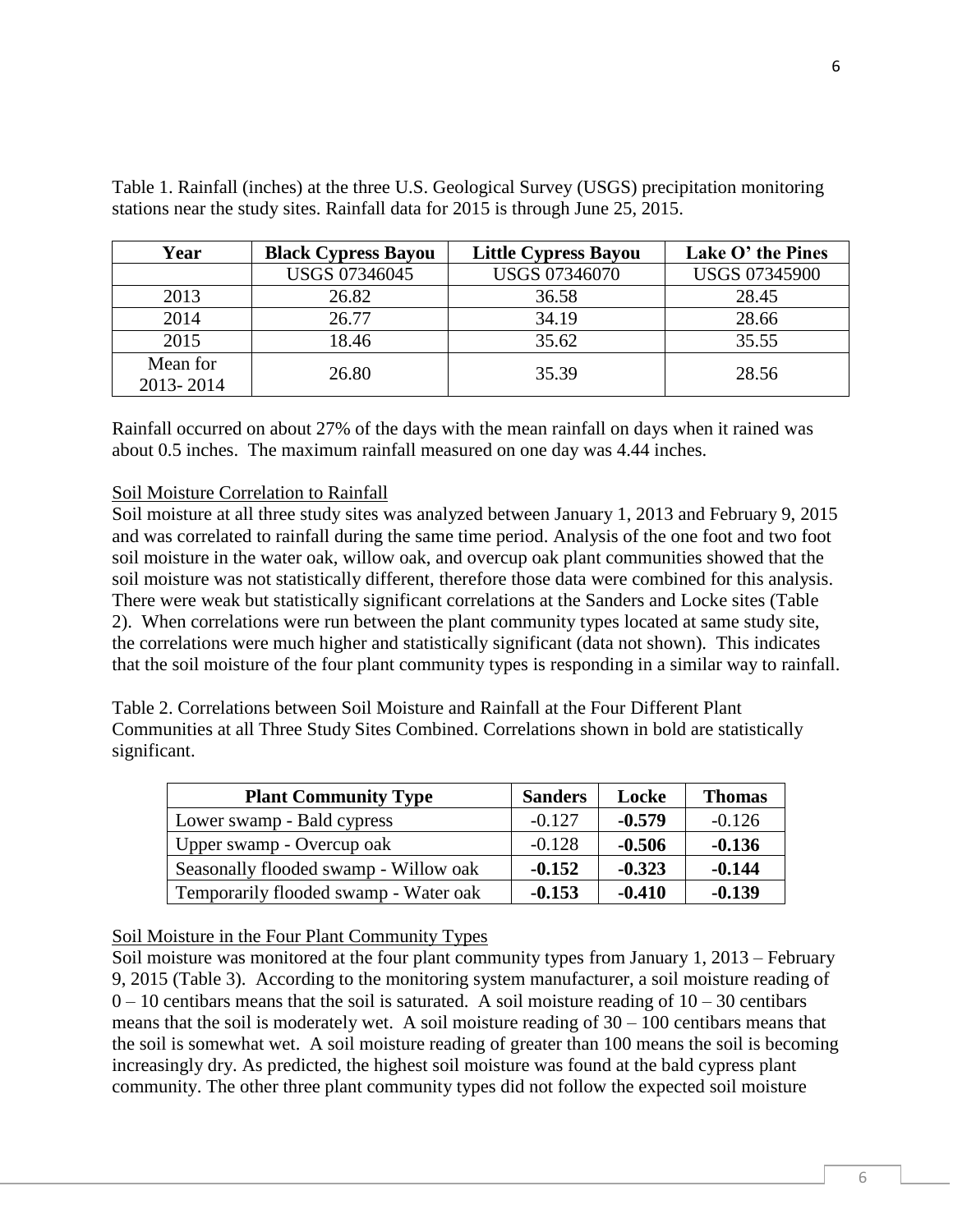predictions. The overcup oak plant community was drier than predicted, and the water oak plant community was wetter than predicted.

|                                       |             | <b>Standard</b>  |                |                |
|---------------------------------------|-------------|------------------|----------------|----------------|
| <b>Plant Community Type</b>           | <b>Mean</b> | <b>Deviation</b> | <b>Minimum</b> | <b>Maximum</b> |
| Lower swamp - Bald cypress            | 102.6       | 29.6             | 54.6           | 148.7          |
| Upper swamp - Overcup oak             | 225.1       | 14.1             | 198.6          | 239.0          |
| Seasonally flooded swamp - Willow oak | 197.0       | 17.9             | 170.6          | 216.8          |
| Temporarily flooded swamp - Water oak | 174.2       | 26.4             | 143.8          | 221.9          |

Table 3. Comparison of Soil Moisture (centibars) in the Four Plant Community Types at all Sites Combined, January 1, 2013 – February 9, 2015.

## Water Well Data

As expected the BC water wells had significantly more water that the WA wells (Table 4). Also, the amount of water in the BC wells was affected by season with the winter having the largest amount of water and the summer having the least amount of water. The water levels in the wells at the Sanders site were checked just prior and during the pulse release during January 2014. The data indicate that some water did reach the BC well during the release, however water did not reach the WA well. The USGS has now installed continuous monitoring systems in many of the wells. These data are not currently available.

Table 4. Water Depths in Monitoring Wells at the Three Study Sites, 2013-2015.

|              |                  | <b>Sanders</b>   |                | Locke          |                  | <b>Thomas</b> |
|--------------|------------------|------------------|----------------|----------------|------------------|---------------|
| Date         | WA               | BC               | <b>WA</b>      | <b>BC</b>      | WA               | BC            |
|              | cm               | cm               | cm             | cm             | $\mathbf{cm}$    | cm            |
| 3/08/2013    |                  |                  | $\Omega$       | 67             |                  |               |
| 3/09/2013    | $\overline{0}$   | 75               |                |                | $\overline{0}$   | 61            |
| 3/15/2013    | $\theta$         | 71               | $\overline{0}$ | 62             | $\overline{0}$   | 94            |
| 4/28/2013    | $\theta$         | 88               | $\overline{0}$ | 93             | $\overline{0}$   | 132           |
| 6/10/2013    | $\boldsymbol{0}$ | 36               | $\mathbf{0}$   | 52             | $\boldsymbol{0}$ | 28            |
| 9/06/2013    | $\boldsymbol{0}$ | $\boldsymbol{0}$ |                |                |                  |               |
| 9/07/2013    |                  |                  | $\overline{0}$ | $\overline{0}$ | $\overline{0}$   | $\theta$      |
| 12/17/2013   | $\overline{0}$   | 51               | $\Omega$       | 71             | $\overline{0}$   | 80            |
| $1/19/2014*$ | $\theta$         | 91               | $\overline{0}$ | 105            | $\overline{0}$   | 175           |
| $1/23/2014*$ | $\theta$         | 95               |                |                |                  |               |
| 3/11/2014    | $\overline{0}$   | 133              |                |                |                  |               |
| 3/12/2014    |                  |                  | 35             | 149            | 17               | (underwater)  |
| 6/19/2014    | $\overline{0}$   | <b>NA</b>        | $\overline{7}$ | (underwater)   | $\overline{0}$   | 69.75         |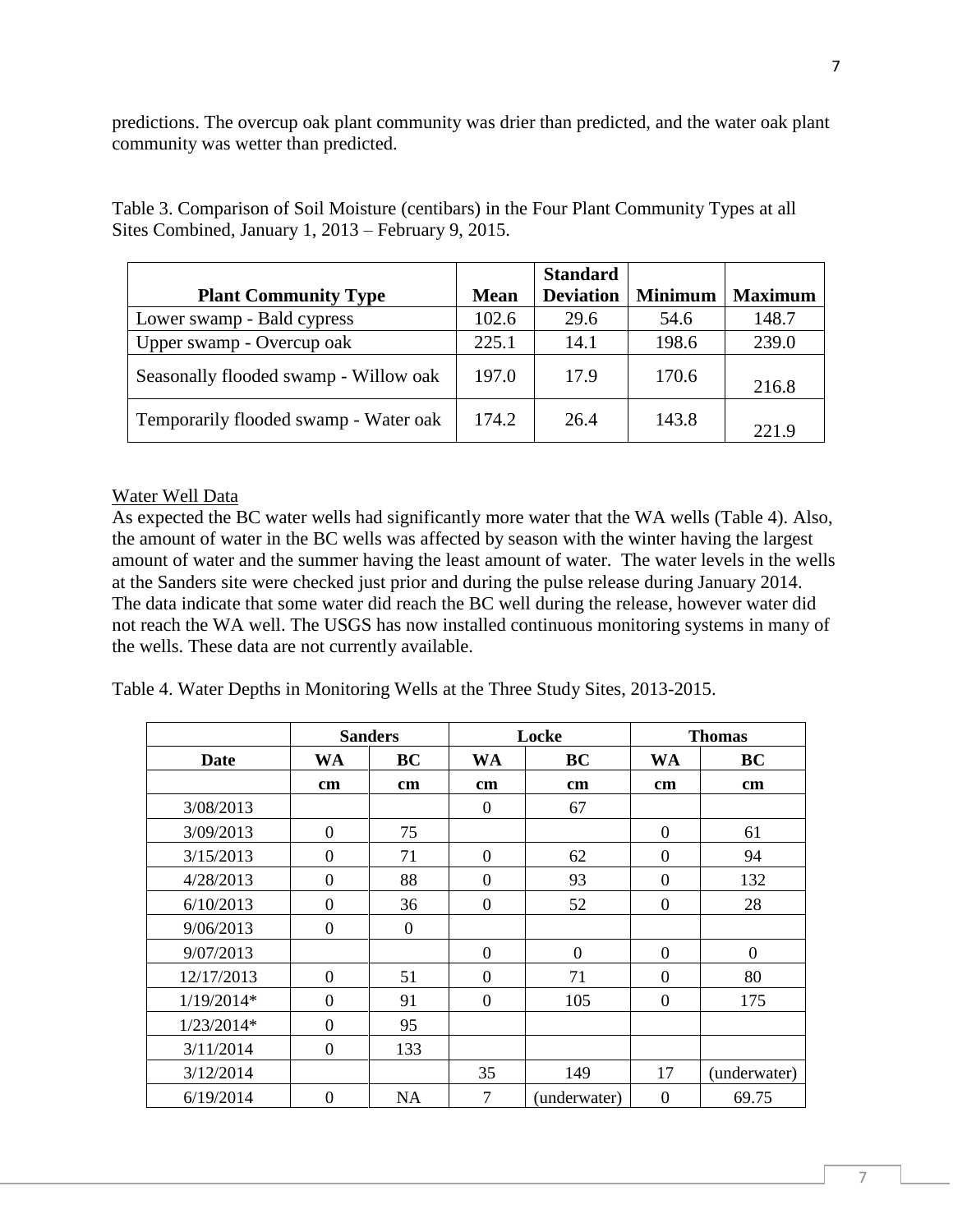| 9/20/2014   |     | NA            |     |      |                       |             |
|-------------|-----|---------------|-----|------|-----------------------|-------------|
| 2/7/2015    |     | NA            |     | NA   |                       | NA          |
| <b>Mean</b> | 0.0 | 71 1<br>' 1.L | 3.8 | 67.8 | $\blacksquare$<br>1.J | 71<br>' 1.L |

\*= January 19, 2014 was day one of the high pulse release from Lake O' the Pines. January 23, 2014 was the day of the highest flow during the release period.

#### Effect of High Pulse Release #1 on Soil Moisture – January 2014

Beginning on January 19, 2014, the U.S. Corps of Engineers began to increase the rate of water released from the Lake O' the Pines dam (Figure 2). The release included a three day ramp up, held steady for about two days, and a ramp down that lasted three days. During the study period, the maximum flow in Big Cypress Bayou was 1,560 cfs on January 23, 2014 (day 6).

Figure 2. Release (cfs) of water from the Lake O' the Pines into Big Cypress Bayou, January 18, 2014 – February 1, 2014.



It is important to note that there was no rainfall during the study period except for a small amount of rain during the last day of the release period (Table 5).

Table 5. Rainfall (inches) at the three precipitation monitoring stations near the study sites, January 19, 2014 – February 1, 2014.

| Date      | <b>Black Cypress US59</b><br><b>USGS 07346045</b> | <b>Little Cypress US59</b><br><b>USGS 07346070</b> | <b>Big Cypress Below LOP</b><br><b>USGS 07345900</b> |
|-----------|---------------------------------------------------|----------------------------------------------------|------------------------------------------------------|
| 1/19/2014 |                                                   |                                                    |                                                      |
| 1/20/2014 |                                                   |                                                    |                                                      |
| 1/21/2014 |                                                   |                                                    |                                                      |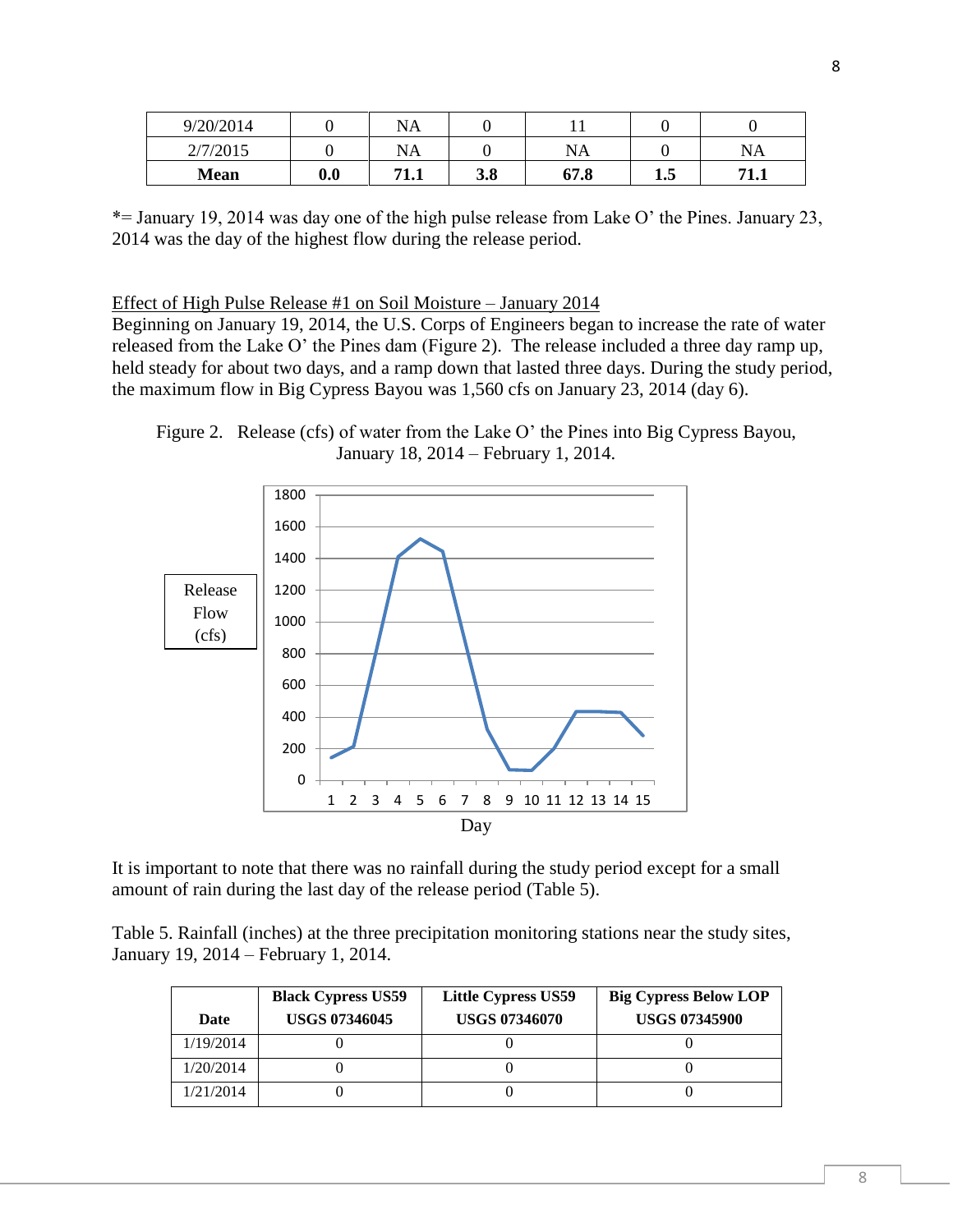| 1/22/2014 | $\Omega$     |          | 0        |
|-----------|--------------|----------|----------|
| 1/23/2014 | $\theta$     |          | 0        |
| 1/24/2014 | $\Omega$     | ∩        | 0        |
| 1/25/2014 | $\mathbf{0}$ | $\Omega$ | 0        |
| 1/26/2014 | $\Omega$     |          | 0        |
| 1/27/2014 | $\Omega$     | ∩        | $\theta$ |
| 1/28/2014 | $\theta$     | 0        | 0        |
| 1/29/2014 | $\Omega$     |          | 0        |
| 1/30/2014 | $\Omega$     | 0        | 0        |
| 1/31/2014 | $\theta$     |          | 0        |
| 2/1/2014  | 0.11         | 0.09     | 0.02     |

Data analysis showed that there were small but statistically significant differences between the soil moisture at the one foot and two feet depths. However, the soil moisture differences were not ecologically significant, therefore the soil moisture data for the two depths were combined into one mean.

At the Thomas site, the soil moisture levels were very wet at the beginning of the release. All four vegetation types became drier during and following the release, so it seems that the release did not affect this site (Table 6).

Table 6. Soil moisture at the Thomas site in the four vegetation site-types during pre-release, release, and post-release days. The soil moisture scale is from 0 (soil is completely saturated) to a minimum of 256 (complete dryness).

|                     | <b>Relative</b>  | <b>Pre-release</b> | <b>Release</b> | Post-release | <b>Moisture</b> |
|---------------------|------------------|--------------------|----------------|--------------|-----------------|
| Site-type           | <b>Elevation</b> | (Day 1)            | $(Day 2-8)$    | $(Day 9-15)$ | <b>Change</b>   |
| Water Oak           | Highest          | 16.0               | 17.3           | 17.7         | $-1.7$          |
| <b>Willow Oak</b>   | Mid-High         | 3.0                | 6.9            | 9.5          | $-6.5$          |
| Overcup Oak         | Mid-Low          | 3.0                | 6.9            | 9.5          | $-6.5$          |
| <b>Bald Cypress</b> | Lowest           | $0.0\,$            | 0.0            | 0.9          | $-0.9$          |

At the Locke site, all four vegetation types became wetter during and following the release (Table 7). The bald cypress area had the largest change in soil moisture.

Table 7. Soil moisture at the Locke site in the four vegetation site-types during pre-release, release, and post-release days. The soil moisture scale is from 0 (soil is completely saturated) to a minimum of 256 (complete dryness).

| Site-type         | <b>Relative</b><br>Elevation | <b>Pre-release</b><br>(Day 1) | <b>Release</b><br>(Day 2-8) | <b>Post-release</b><br>(Day 9-15) | <b>Moisture</b><br><b>Change</b> |
|-------------------|------------------------------|-------------------------------|-----------------------------|-----------------------------------|----------------------------------|
| Water Oak         | Highest                      | 16.5                          | 14.8                        | 14.2                              |                                  |
| <b>Willow Oak</b> | Mid-High                     | 16.5                          | 15.1                        | 14.2                              | 2.3                              |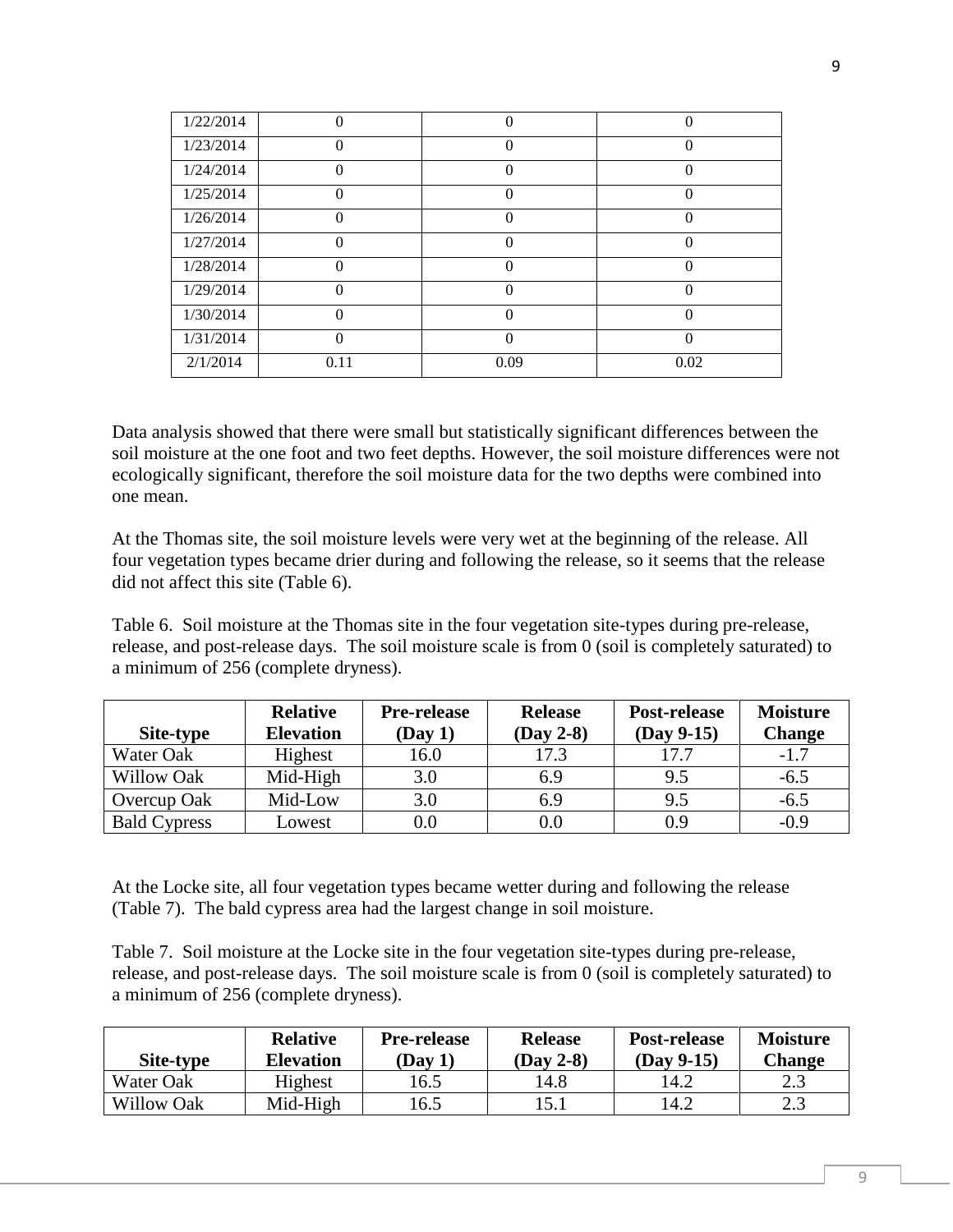| Oak<br>vercup                              | $\Omega$ W<br>ה-ח'<br>N/I | 1 J . V | v.,                      |                  | ັ∙                                     |
|--------------------------------------------|---------------------------|---------|--------------------------|------------------|----------------------------------------|
| Polo<br>unrecc<br>วwest<br>Dalu<br>-טכשוני |                           | 40      | $\overline{\phantom{a}}$ | $\sim$ . $\circ$ | $\sim$ $\sim$ $\sim$<br>$\cdot$ $\sim$ |

At the Sanders site, three of the vegetation site-types became wetter, while the bald cypress site stayed fully saturated (Table 8).

Table 8. Soil moisture at the Sanders site in the four vegetation site-types during pre-release, release, and post-release days. The soil moisture scale is from 0 (soil is completely saturated) to a minimum of 256 (complete dryness).

| Site-type           | <b>Relative</b><br><b>Elevation</b> | <b>Pre-release</b><br>(Day 1) | <b>Release</b><br>$(Day 2-8)$ | Post-release<br>$(Day 9-15)$ | <b>Moisture</b><br><b>Change</b> |
|---------------------|-------------------------------------|-------------------------------|-------------------------------|------------------------------|----------------------------------|
| Water Oak           | Highest                             | 16.5                          | 15.1                          | 12.5                         | 4.0                              |
| <b>Willow Oak</b>   | Mid-High                            | 12.5                          | 11.6                          | 9.4                          | 3.1                              |
| Overcup Oak         | Mid-Low                             | 9.5                           | 10.5                          | 4.                           | 5.4                              |
| <b>Bald Cypress</b> | Lowest                              |                               | 0.07                          |                              |                                  |

As a summary, as expected the bald cypress site-type had the highest soil moisture and the water oak site had the lowest soil moisture. The willow oak site and the overcup oak site had relatively equal amounts of soil moisture. The release of water from Lake O' the Pines increased soil moisture at the Locke and Sanders sites, but not at the Thomas site. At this time there is no explanation for this difference.

## Effect of High Pulse Release #2 on Soil Moisture – April 2014

A second high pulse release began on April 8, 2014 and ended on April 18, 2014 (Figure 3). The maximum flow during the time period was 1,800 cfs which was held for about two days.

> Figure 3. Release (cfs) of water from the Lake O' the Pines into Big Cypress Bayou, April 2014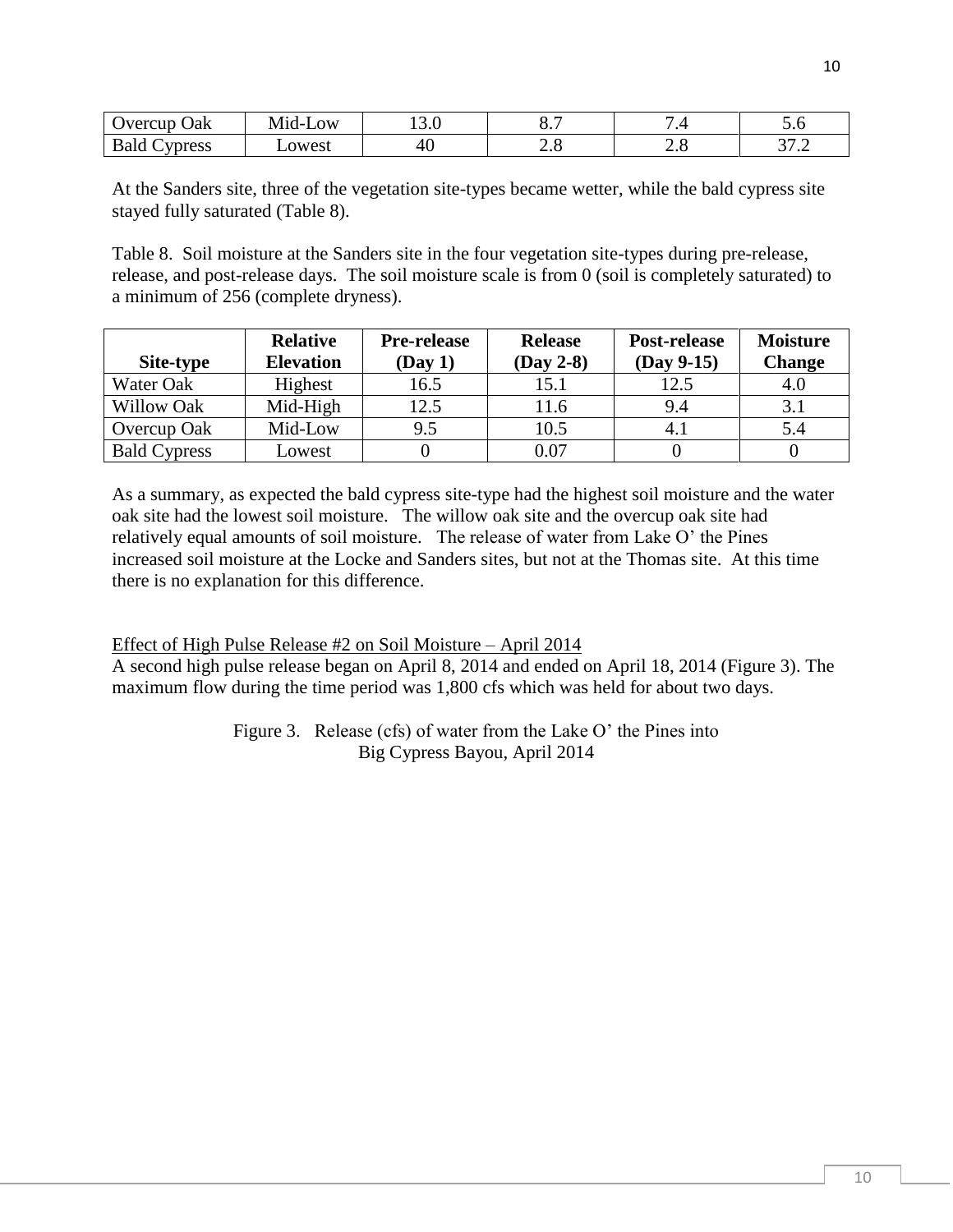

Rainfall occurred at the study sites on several days prior to the beginning of the high pulse release and occurred on the day that release flow peaked (Table 9).

|                    |  | Table 9. Rainfall (inches) at the three USGS precipitation monitoring stations near the study |  |  |
|--------------------|--|-----------------------------------------------------------------------------------------------|--|--|
| sites, April 2014. |  |                                                                                               |  |  |

| Date      | <b>Black Cypress</b><br><b>US59</b> | <b>Little Cypress US59</b> | <b>Big Cypress LOP</b> | <b>Mean</b> |
|-----------|-------------------------------------|----------------------------|------------------------|-------------|
|           | <b>USGS 07346045</b>                | <b>USGS 07346070</b>       | <b>USGS 07345900</b>   |             |
| 4/1/2014  | $\mathbf{\Omega}$                   | 0                          | $\theta$               | 0.000       |
| 4/2/2014  | 0                                   | $\theta$                   | $\theta$               | 0.000       |
| 4/3/2014  | 0.33                                | 0.42                       | 0.5                    | 0.417       |
| 4/4/2014  | $\theta$                            | 0                          | $\theta$               | 0.000       |
| 4/5/2014  | 0.05                                | 0.02                       | 0.05                   | 0.040       |
| 4/6/2014  | 1.49                                | 1.83                       | 1.84                   | 1.720       |
| 4/7/2014  | 0.01                                | 0.01                       | 0                      | 0.007       |
| 4/8/2014  | 0.02                                | 0.04                       | 0.14                   | 0.067       |
| 4/9/2014  | 0                                   | 0                          | $\overline{0}$         | 0.000       |
| 4/10/2014 | 0                                   | $\overline{0}$             | $\overline{0}$         | 0.000       |
| 4/11/2014 | $\theta$                            | $\theta$                   | $\overline{0}$         | 0.000       |
| 4/12/2014 | 0                                   | $\theta$                   | $\overline{0}$         | 0.000       |
| 4/13/2014 | $\Omega$                            | $\theta$                   | $\overline{0}$         | 0.000       |
| 4/14/2014 | 0.37                                | 0.36                       | 0.57                   | 0.433       |
| 4/15/2014 | 0                                   | $\Omega$                   | 0                      | 0.000       |
| 4/16/2014 | 0                                   | $\overline{0}$             | $\overline{0}$         | 0.000       |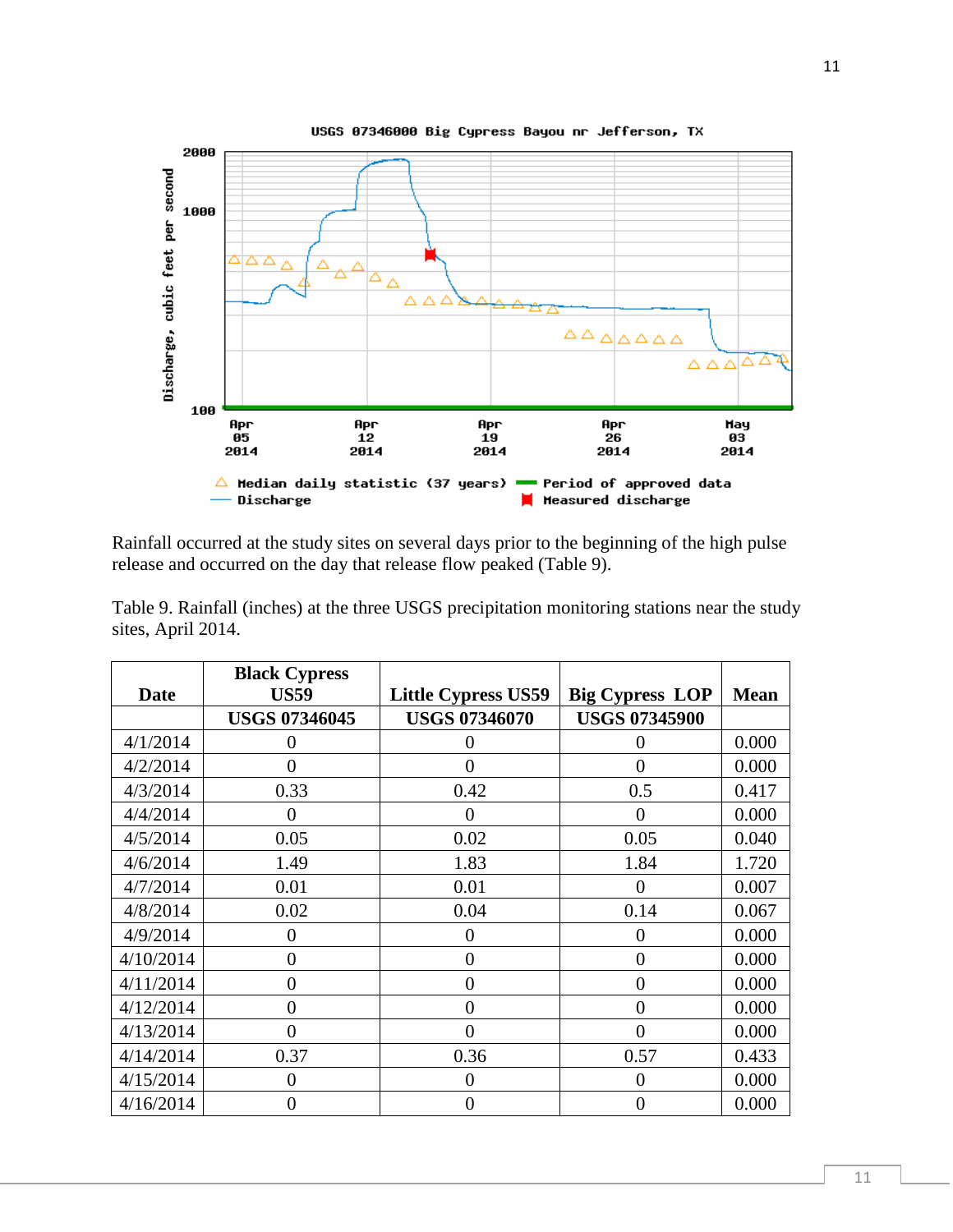| 4/17/2014 | 0            | 0              | $\theta$       | 0.000 |
|-----------|--------------|----------------|----------------|-------|
| 4/18/2014 | 0            | 0              | 0              | 0.000 |
| 4/19/2014 | 0            | 0              | 0              | 0.000 |
| 4/20/2014 | 0            | 0              | 0              | 0.000 |
| 4/21/2014 | 0.02         | 0.33           | 0.57           | 0.307 |
| 4/22/2014 | 0.05         | 0              | $\theta$       | 0.017 |
| 4/23/2014 | $\mathbf{0}$ | $\Omega$       | $\theta$       | 0.000 |
| 4/24/2014 | 0            | $\overline{0}$ | $\overline{0}$ | 0.000 |
| 4/25/2014 | 0            | 0              | 0              | 0.000 |
| 4/26/2014 | 0            | $\overline{0}$ | $\overline{0}$ | 0.000 |
| 4/27/2014 | 0            | 0              | $\theta$       | 0.000 |
| 4/28/2014 | 0.23         | 0.06           | 0.27           | 0.187 |
| 4/29/2014 | 0            | $\Omega$       | $\Omega$       | 0.000 |
| 4/30/2014 | 0            | 0              | 0              | 0.000 |
| Total     | 2.57         | 3.07           | 3.94           | 3.19  |

Soil moisture data for the Locke site and the Sanders site were analyzed; there was no data for the Thomas site. In general, the Locke site was wetter than the Sanders site. The plant communities were wettest to driest in the following order: bald cypress, overcup oak, water oak, willow oak (Figure 4).

> Figure 4. Soil moisture at the four plant communities types at the Locke site during the April 2014 high pulse flow release.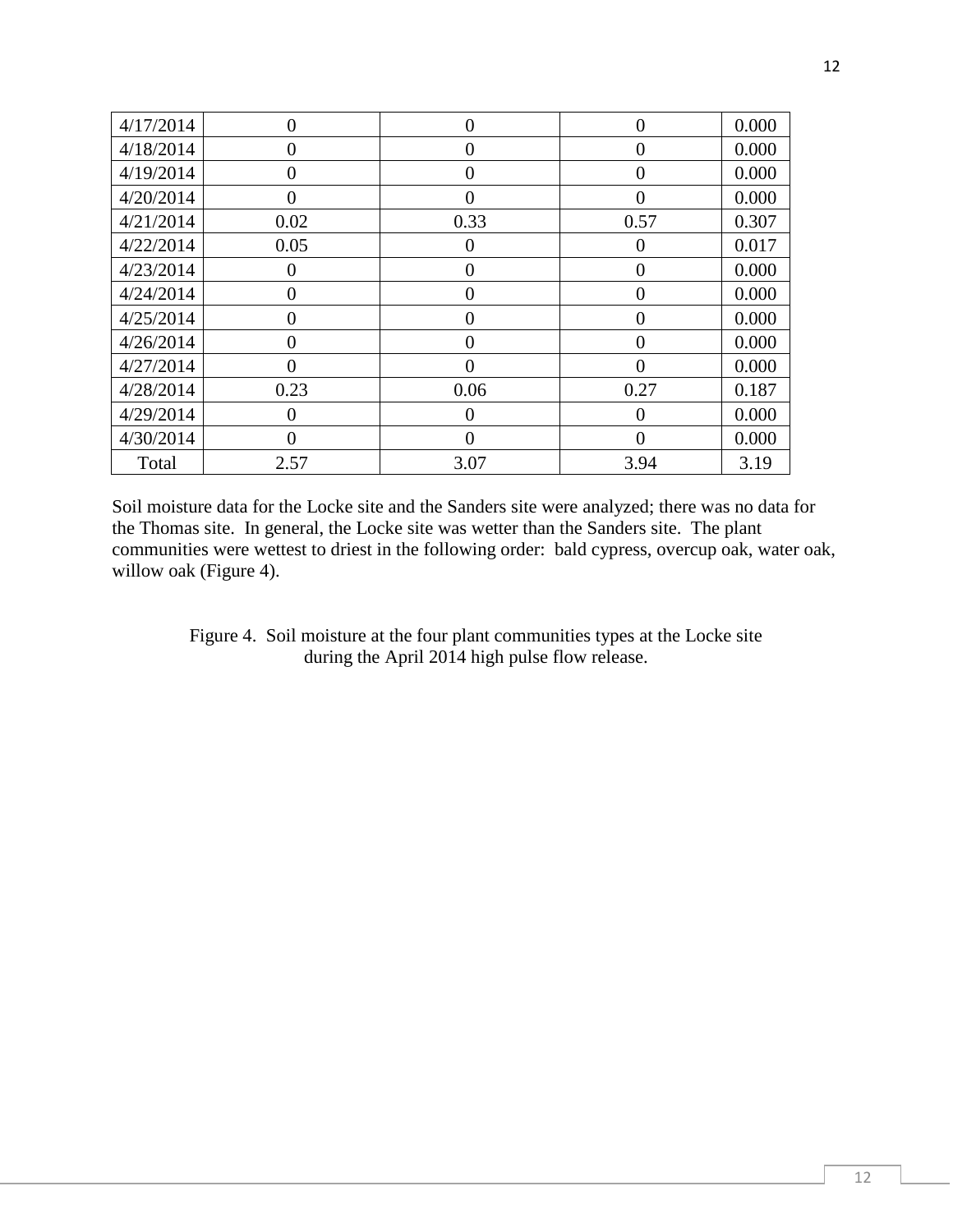

The bald cypress soil was completely saturated, so the pulse release had no effect on its moisture content. With the other three sites, the soil moisture increased beginning on April 11 and became maximum on April 14 which was the day of peak flow. Following April 14, these three soils became slowly drier.

At the Sanders site, the plant communities were wettest to driest in the following order: bald cypress, overcup oak, willow oak, water oak (Figure 5). The release did not have an effect on the bald cypress soil because it was completely saturated. Also, it did not have an effect on the water oak soil which slowly dried during the release period. The willow oak soil and the overcup oak soil did become slightly wetter during the release period, but the change was not significant. The water oak, willow oak, and overcup oak soils slowly dried following the release.

Figure 5. Soil moisture at the four plant communities types at the Sanders site during the April 2014 high pulse flow release.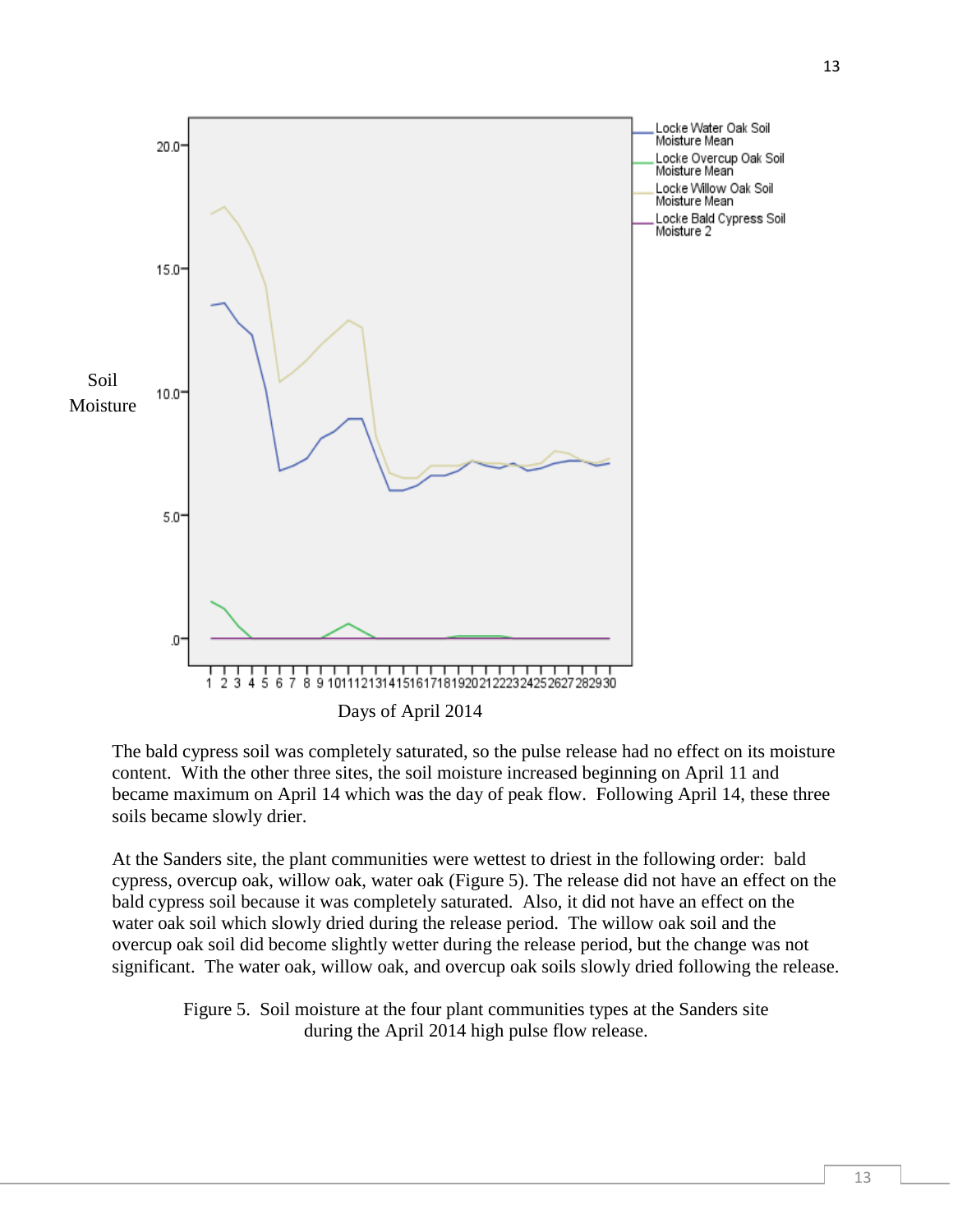

Effect of High Pulse Release #3 on Soil Moisture – March - May 2015

Due to abnormally high rainfall during the late spring in the area, a high release of about 3,000 cfs occurred beginning on March 21 and continued until May 4, a total of 44 days (Figure 6).

> Figure 6. Release (cfs) of water from the Lake O' the Pines into Big Cypress Bayou, March – May 2015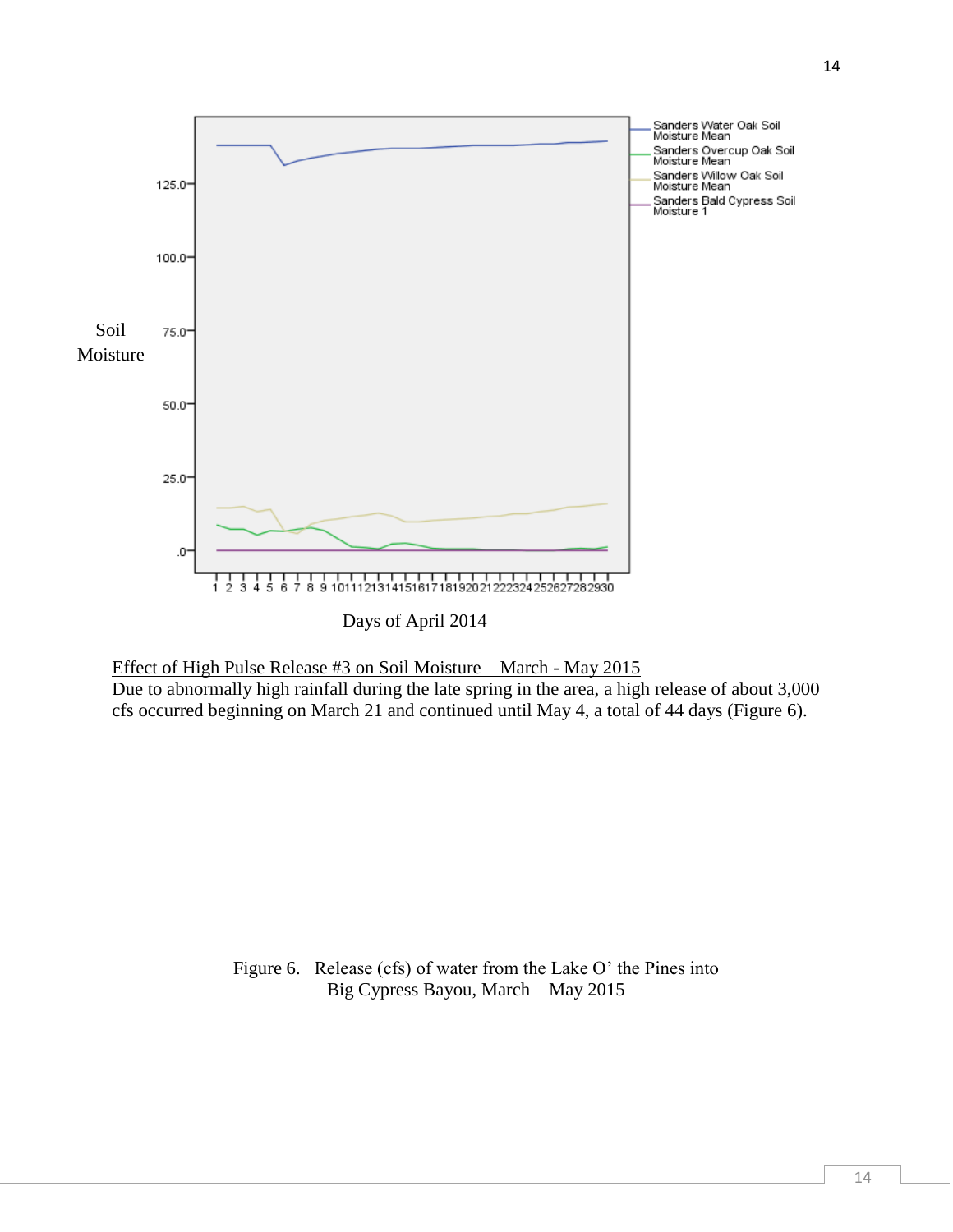

On March 16, 2015 all three sites were inundated by recent rainfall at higher than normal levels. At some point when the releases exceeded 2,000 cfs, river water left the channel and entered the floodplains. All three sites were completely inundated and stayed that way through June 18, 2015. The water levels in the bald cypress sloughs were a minimum of two feet deep and were as much as seven feet deep. The data recording boxes at the Sanders and Locke sites were accessible by wading through water, however the recording box at the Thomas site was not accessible due to chest-high water in the slough. On July 16, 2015 the sites were visited and the water levels were still very high. On August 14, 2015, the sites were visited and the water levels had receded significantly. The months of June and July were very dry, so it can also be assumed that the continued flooding was due to river water and not rainwater. Thus, for a period of about three months following the end of the high pulse release, significant levels were found in the bald cypress sloughs. When the recording boxes were downloaded in August, it was found that much of the soil moisture data was corrupted, and thus cannot be used in the analysis. During the flooding period, it can be assumed that all soil moisture sensors read zero.

#### Summary and Conclusions

The weather conditions during the past couple of years have limited the ability to follow the environmental flow recommendations, but the results obtained so far allow for some conclusions to be drawn. During the next several years, soil moisture data and water well data will continue to be collected and analyzed.

1. The data show that a pulse release of 2,000 cfs does not result in water leaving the river channel and inundating the Big Cypress Bayou floodplain below Lake O' the Pines. However, this release level causes a small, but measureable increase in soil moisture in the floodplain.